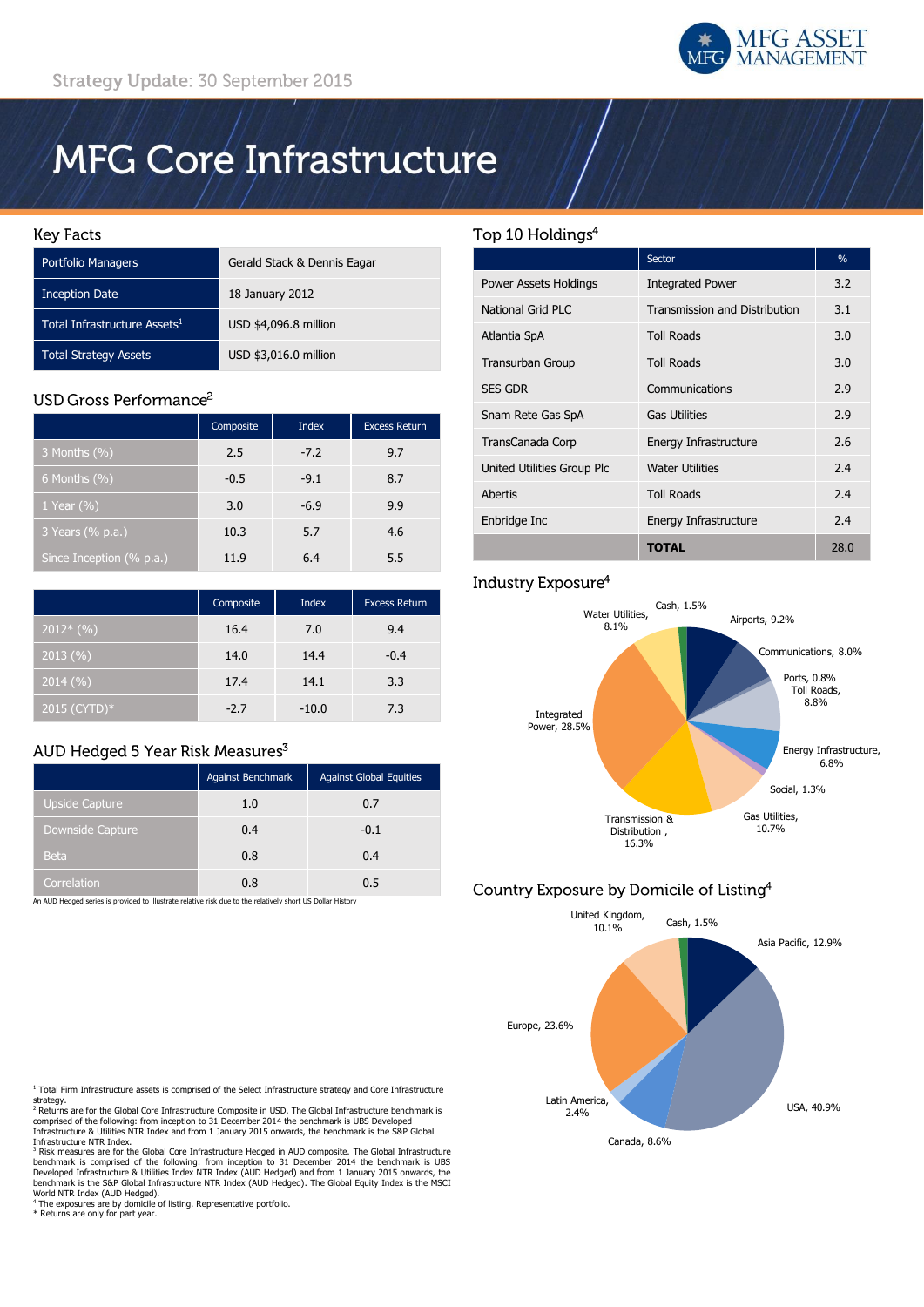## Performance

Over the September 2015 quarter, in US dollar terms, the Strategy returned +2.5% before fees. This was 9.7% better than the benchmark return of -7.2%. This brought the 1 year return to 30 September 2015 for the Strategy to +3.0%, 9.9% better than the benchmark return of -6.9%. The Strategy also outperformed global equities over the year to 30 September 2015 with the MSCI World NTR USD Index returning -5.1%.

The result for the quarter was a reaffirmation of the importance of MFGAM's conservative definition of what constitutes the infrastructure sector. The fall in global equity markets saw a flight to high quality defensive stocks such as those held by the Strategy. The other side of the ledger saw a sell-off of infrastructure stocks in emerging markets as well as stocks with material earnings exposure to commodity prices – stocks commonly found in benchmark infrastructure indices but excluded from MFGAM's infrastructure universe.

The best performing sectors held by the Strategy were Integrated Power (average Total Shareholder Return of +10.4%), Airports (+9.9%) and Electricity Transmission & Distribution (+9.0%). Offsetting this was the Energy Infrastructure sector (-10.8%) and Communications (-4.6%). Geographically, all regions except Canada delivered positive returns with Latin America (primarily Mexico) the strongest (+18.9%). The best performing stocks were US utility Teco Energy (+50.2%) due to a takeover bid, Mexican Airport company GAPB (+38.4%), Sydney Airport (+19.7%) and US utilities WEC Energy (+16.7%), Consolidated Edison (+16.6%) and Idacorp (+16.1%). Negative performance during the quarter were experienced by Dutch oil & gas tank storage company Vopak (-21.2%), German port Hamburger Hafen (-19.0%), North American oil & gas pipeline companies TransCanada (-15.8%) and Enbridge (-14.5%).

In regard to stocks included in commonly used infrastructure indices but excluded from MFGAM's infrastructure investment universe, US oil & gas MLP pipeline companies were down an average 22.4% for the quarter with downturns also experienced by Chinese listed infrastructure stocks (-31.6%), Hong Kong listed infrastructure stocks (-16.9%), US/Canadian rail companies (-8.1%), competitive power generation companies in the US (-7.3%) and Europe (-6.4%), Japanese rail companies (- 8.2%) and Japanese energy utilities (-4.3%).

The Strategy's returns by sector and region are shown in the following graphs:





## **Listed infrastructure performance in volatile markets**

We've seen unsettled markets during the quarter as concerns about both growth and the broader outlook for China following their currency devaluation had a material impact on global markets, especially emerging markets who faced prospects of reduced demand for their products from China. The Federal Reserve also deliberated over the timing of anticipated interest rate increases in the US despite relatively positive data. While the underlying businesses in our investment portfolio shouldn't be affected by these events, it's inescapable that they impact investor confidence and have flow-on impacts into most investment universes.

One of the cornerstones of MFGAM's investment philosophy is adhering to a disciplined and strict definition of infrastructure. For example: our infrastructure investment universe only includes businesses which have strong market positions; they have to be in countries and regulatory jurisdictions which are robust and which will honour the rule of law and the contract; regulatory frameworks must be transparent and ensure a fair return on capital; they can't have significant exposure to energy and other commodity price fluctuations.

While this results in a smaller infrastructure universe than many of the relevant benchmark indices and other infrastructure managers, it ensures performance behaviour much more consistent with the broad thesis around infrastructure; namely that true infrastructure businesses will continue to deliver solid operating performance and growth over the long term, and consequently in their stock price and total return performance.

While the past six weeks have been unsettling for many, it does provide an excellent opportunity to review the performance of infrastructure as tightly defined by us relative to other stocks in commonly accepted infrastructure indices. The performance narrative above clearly demonstrates the relative and absolute outperformance of the Strategy over the quarter, largely due to the disciplined definition of infrastructure which we apply.

Looking back over a slightly longer time frame of the past 12 months highlights this discipline and its results further. The graph below shows the performance of a selection of approximately 75 stocks in the relevant benchmarks, in local currency terms, with those stocks invested in by the Strategy highlighted in blue.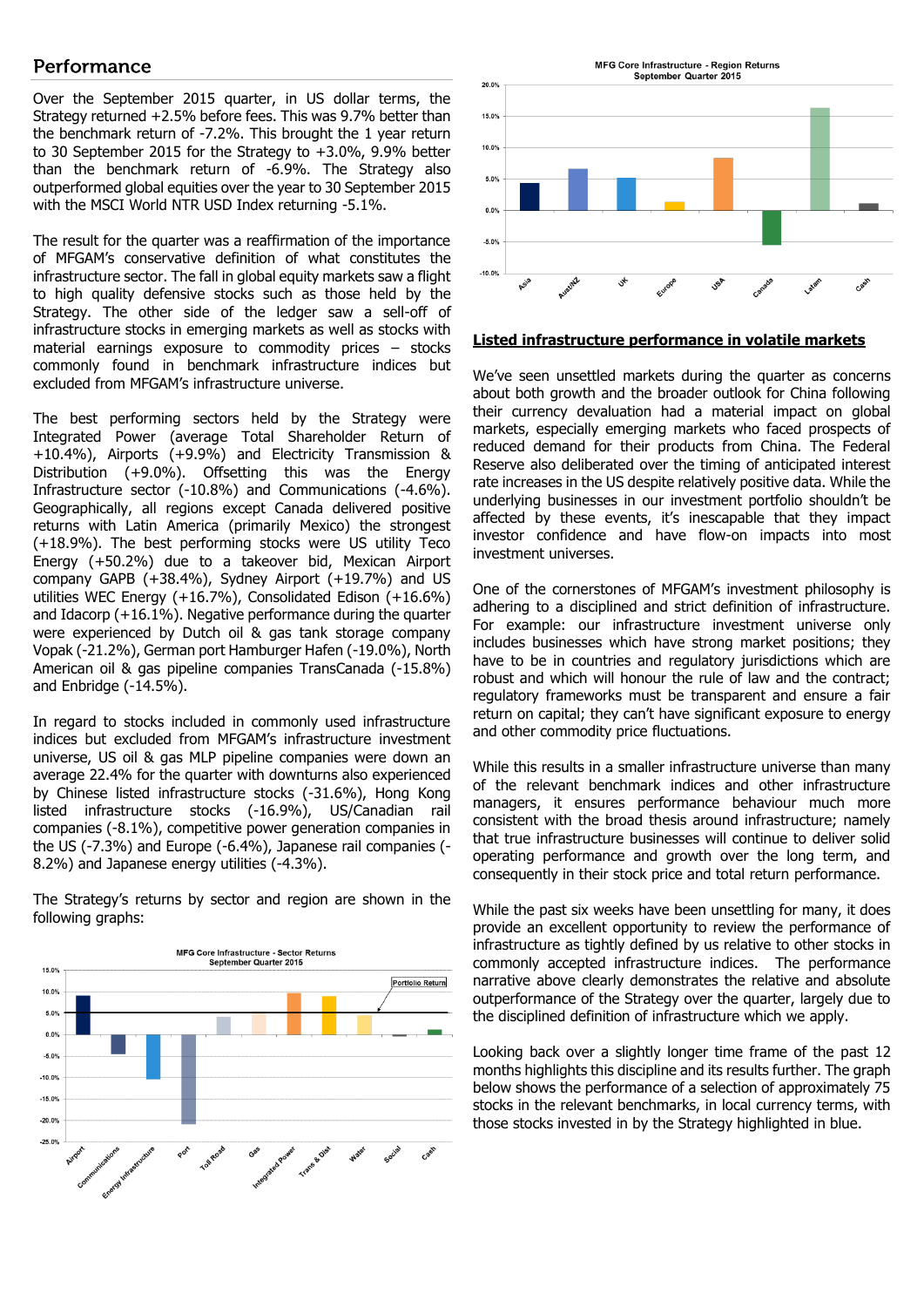## S&P Global Infrastructure Index Stocks Total Shareholder Return - 12 months to 30 September 2015



The graph highlights the benefits and results of our approach to definition, with most of the MFGAM infrastructure investments resulting in positive shareholder returns and skewed towards the higher return end of the spectrum. Those individual stock performances have resulted in above benchmark and absolute outperformance across the Strategy over the year and the most recent quarter as outlined in the quarterly performance commentary above.

# **Outlook and Strategy**

The Strategy remains consistent with previous periods and is not expected to change over the long term.

The Strategy seeks to provide investors with attractive riskadjusted returns from the infrastructure asset class. It does this by investing in a portfolio of listed infrastructure companies that meet our strict definition of infrastructure. We expect that the Strategy should provide investors with real returns of approximately 5% to 6% over the longer term.

We believe that infrastructure assets, with requisite earnings reliability and a linkage of earnings to inflation, offer attractive, long-term investment propositions. Furthermore, given the predictable nature of earnings and the structural linkage of those earnings to inflation, the investment returns generated by infrastructure assets are different from standard asset classes and offer investors valuable diversification when included in an investment portfolio. In the current uncertain economic and investment climate, the reliable financial performance of infrastructure investments makes them particularly attractive and an investment in listed infrastructure can be expected to reward patient investors with a three to five year timeframe.